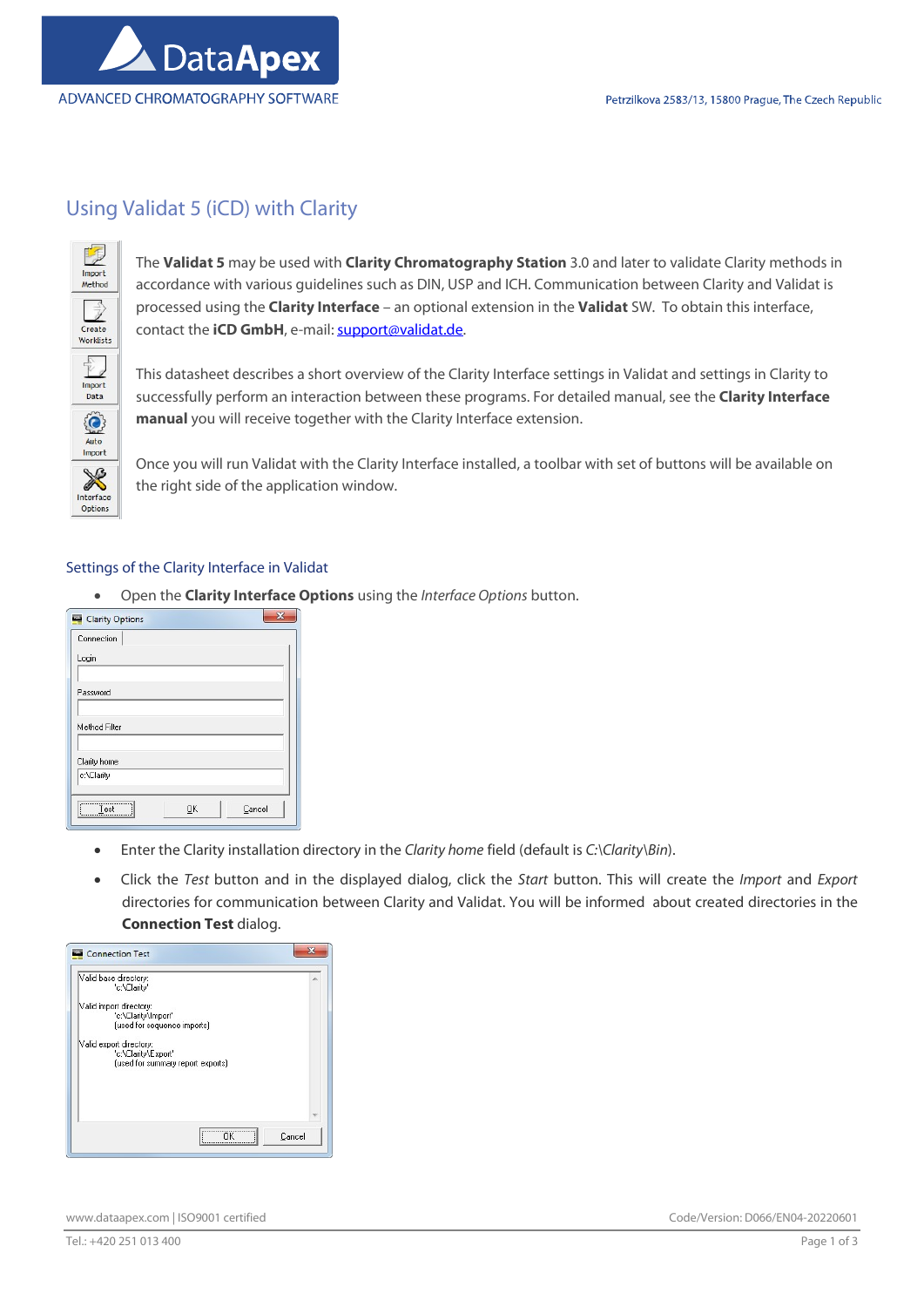# Importing methods from Clarity to Validat

- This function is for associating the Validat project with a **Clarity Method**. Validat can then generate a file for Clarity Sequences which will contain linked method in the sequence rows.
- In Validat, click the *Import Method* button, select Clarity interface and click the Select button. In the displayed dialog, you can select a Clarity method from Clarity projects. In Validat 5.59, only Work1..4 project directories are listed. Support for listing method from all Clarity projects will be added in near future versions of Validat. Please, contact iCD GmbH for detailed information.

| Import Method                                                                                                                                                          | $\Sigma$                                                                                                              |
|------------------------------------------------------------------------------------------------------------------------------------------------------------------------|-----------------------------------------------------------------------------------------------------------------------|
| Interface: Clarity<br>Method:                                                                                                                                          | Select                                                                                                                |
| Clarity<br><b>Available Methods</b><br>□ Methods: 6<br><b>B</b> , Default1<br>由<br>由身<br>Ethanol in blood<br>Pah_epa<br>由 & Default2<br>El- Car Default3<br>E Default4 | The following components will be created when the dialog is closed with<br>$[OK]$ :<br>X<br>Reload<br>$\Box$ Show all |
|                                                                                                                                                                        | Cancel<br>0K<br>Cancel                                                                                                |